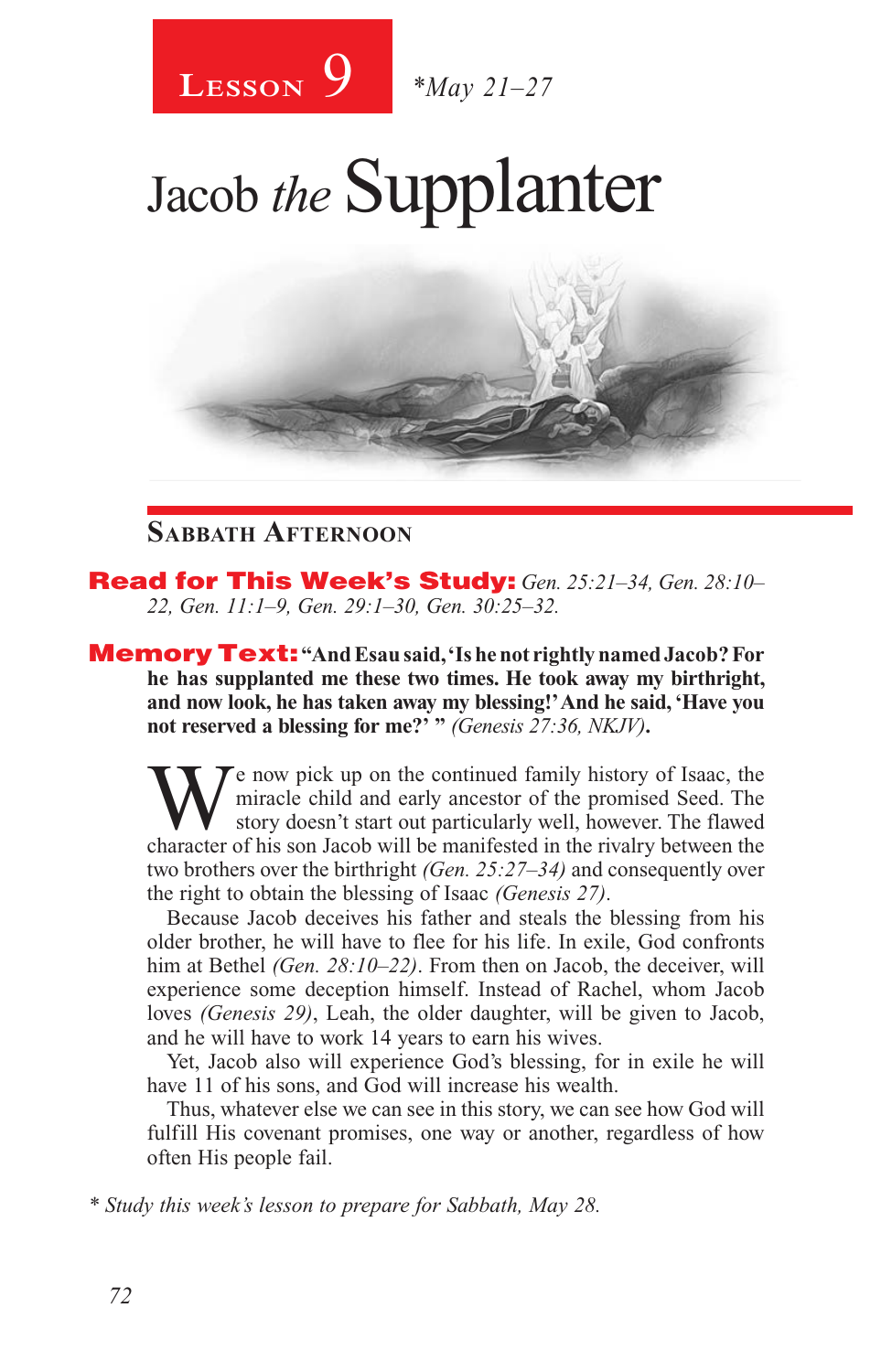#### **Jacob and Esau**

Read **Genesis 25:21–34. Compare the two personalities of Jacob and Esau. What qualities of Jacob predisposed him to be worthy of Isaac's blessing?**

\_\_\_\_\_\_\_\_\_\_\_\_\_\_\_\_\_\_\_\_\_\_\_\_\_\_\_\_\_\_\_\_\_\_\_\_\_\_\_\_\_\_\_\_\_\_\_\_\_\_\_\_\_\_\_\_

\_\_\_\_\_\_\_\_\_\_\_\_\_\_\_\_\_\_\_\_\_\_\_\_\_\_\_\_\_\_\_\_\_\_\_\_\_\_\_\_\_\_\_\_\_\_\_\_\_\_\_\_\_\_\_\_

\_\_\_\_\_\_\_\_\_\_\_\_\_\_\_\_\_\_\_\_\_\_\_\_\_\_\_\_\_\_\_\_\_\_\_\_\_\_\_\_\_\_\_\_\_\_\_\_\_\_\_\_\_\_\_\_

Already, from their mother's womb we understand that Jacob and Esau are different and will struggle against each other. While Esau is described as a tough hunter running in the field, Jacob is seen as a "mild" person sitting in the tent and meditating. The Hebrew word *tam*, translated "mild" *(NKJV)*, is the same verb applied to Job and to Noah, translated "blameless" for Job *(Job 1:8, NKJV)* and "perfect" for Noah *(Gen. 6:9, NKJV)*.

This difference of character becomes more manifest later in their lives *(Gen. 27:1–28:5)*. Esau comes home tired and hungry, and finds Jacob cooking lentils. For Esau, the immediate visible and physical enjoyment of food " 'this day' " *(Gen. 25:31)* is more important than the future blessing associated with his birthright *(compare with Heb. 12:16, 17)*.

"The promises made to Abraham and confirmed to his son were held by Isaac and Rebekah as the great object of their desires and hopes. With these promises Esau and Jacob were familiar. They were taught to regard the birthright as a matter of great importance, for it included not only an inheritance of worldly wealth but spiritual pre-eminence. He who received it was to be the priest of his family, and in the line of his posterity the Redeemer of the world would come."—Ellen G. White, *Patriarchs and Prophets*, p. 177.

For Jacob, in contrast to his brother, the future spiritual significance of blessing is what matters. Yet, later, under the instigation of his mother *(see Genesis 27)*, Jacob openly and purposely deceives his father, even using the name of " 'the Lord your God' " *(Gen. 27:20, NKJV)* in perpetrating that deception. He commits this terrible deception, even though it was for something that he knew was good.

The results were tragic, adding whole new layers of dysfunction to an already dysfunctional family.

**Jacob wanted something good, something of value, and that was admirable (especially compared to his brother's attitude). Yet, he used deception and lies to get it. How can we avoid falling into a similar trap of doing bad so that "good" may come?**

 $\_$  , and the set of the set of the set of the set of the set of the set of the set of the set of the set of the set of the set of the set of the set of the set of the set of the set of the set of the set of the set of th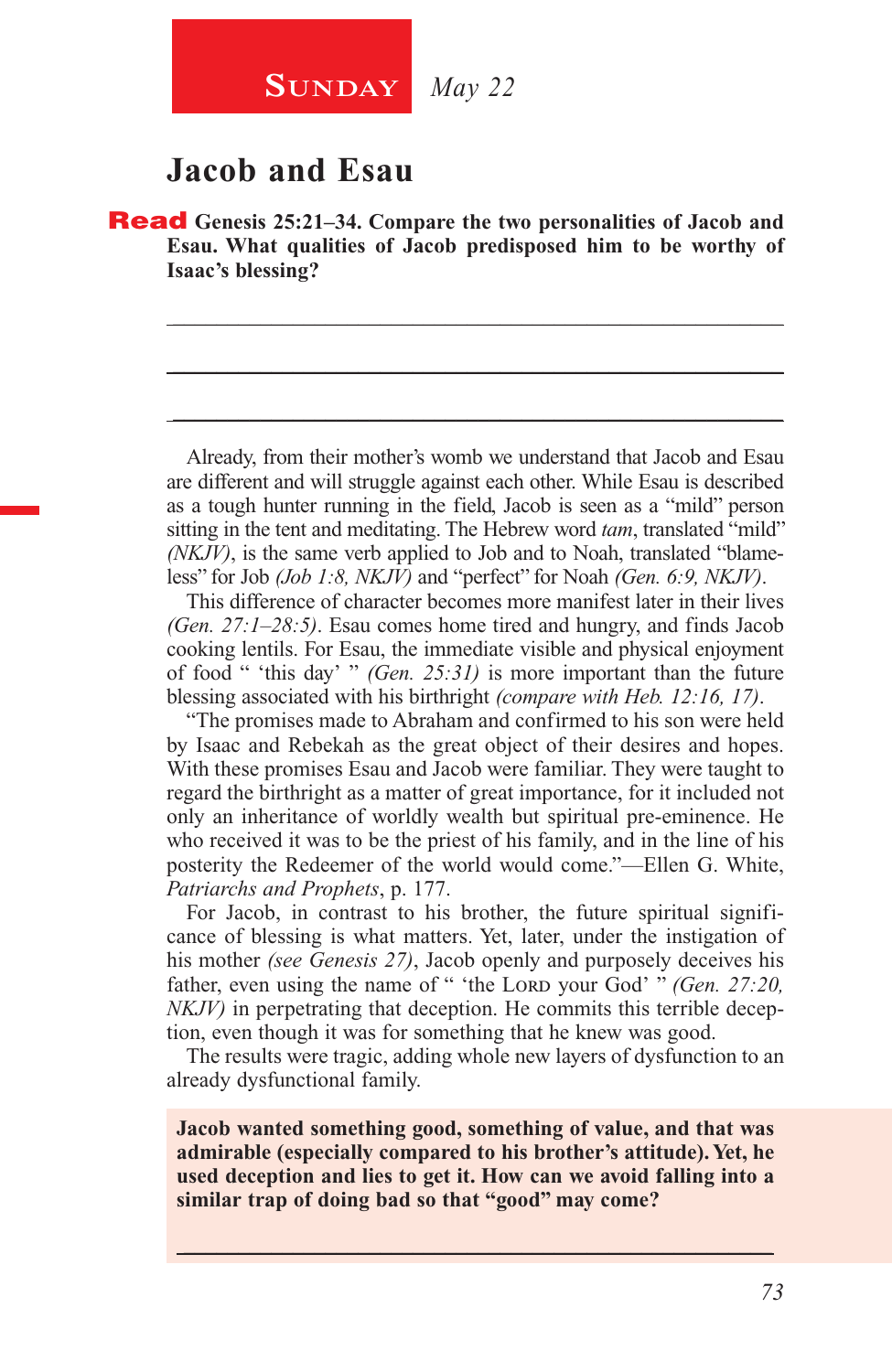# **MONDAY** *May 23*

### **Jacob's Ladder**

As soon as Esau learns that Jacob has received his father's blessing, he understands that he has been deceived and supplanted by his brother *(Gen. 27:36)*, and he wants to kill him *(Gen. 27:42)*. Rebekah is worried and wants to prevent this crime that would be fatal for both sons *(Gen. 27:45)*. So, with the support of Isaac *(Gen. 28:5)*, she urges Jacob to flee to her family *(Gen. 27:43)*. On his way to exile, Jacob encounters God in a dream at a place that he will call Bethel, "the house of God," and there will make a vow.

#### Compare **Genesis 28:10–22 with Genesis 11:1–9. How is Bethel different from Babel? What lesson can we learn about our relationship with God from Jacob's experience at Bethel versus what happened at Babel?**

In this dream, Jacob sees an extraordinary ladder that is connected with God. The same Hebrew verb, *natsav*, is used to refer to the ladder that is "set up" *(Gen. 28:12, NKJV)* and the Loro who "stood" *(Gen.* 28:13, *NKJV*), as if the ladder and the LORD are the same thing.

\_\_\_\_\_\_\_\_\_\_\_\_\_\_\_\_\_\_\_\_\_\_\_\_\_\_\_\_\_\_\_\_\_\_\_\_\_\_\_\_\_\_\_\_\_\_\_\_\_\_\_\_\_\_\_\_

\_\_\_\_\_\_\_\_\_\_\_\_\_\_\_\_\_\_\_\_\_\_\_\_\_\_\_\_\_\_\_\_\_\_\_\_\_\_\_\_\_\_\_\_\_\_\_\_\_\_\_\_\_\_\_\_

The ladder is linked to the attempt at Babel to reach heaven. Like the Tower of Babel, the ladder is to reach the "door of heaven." But while the Tower of Babel represents the human effort to go up and reach God, the ladder of Bethel emphasizes that access to God can be achieved only through God's coming to us, and not through human effort.

As for the "stone" on which Jacob has put his head and had his dream, it becomes the symbol of *beth-El*, "the house of God" *(Gen. 28:17; compare with Gen. 28:22)*, which points to the temple, the sanctuary, the center of God's saving activity for humanity.

Yet, Jacob does not limit to the spiritual and the mystical his expression of worship and sense of awe concerning what had happened to him. That is, he wanted to respond in concrete, outward terms. Thus, Jacob decides to "give a tenth" to God, not in order to obtain God's blessing but as a grateful response to God's gift, which already has been given to him. Here again we see the idea of tithe long before the rise of the nation of Israel.

**Read again Genesis 28:22. The "tithe" is taken from "all that You give me"** *(Gen. 28:22, NKJV)***. What important point should we take from what Jacob says here about tithe and what it is?**

\_\_\_\_\_\_\_\_\_\_\_\_\_\_\_\_\_\_\_\_\_\_\_\_\_\_\_\_\_\_\_\_\_\_\_\_\_\_\_\_\_\_\_\_\_\_\_\_\_\_\_\_\_\_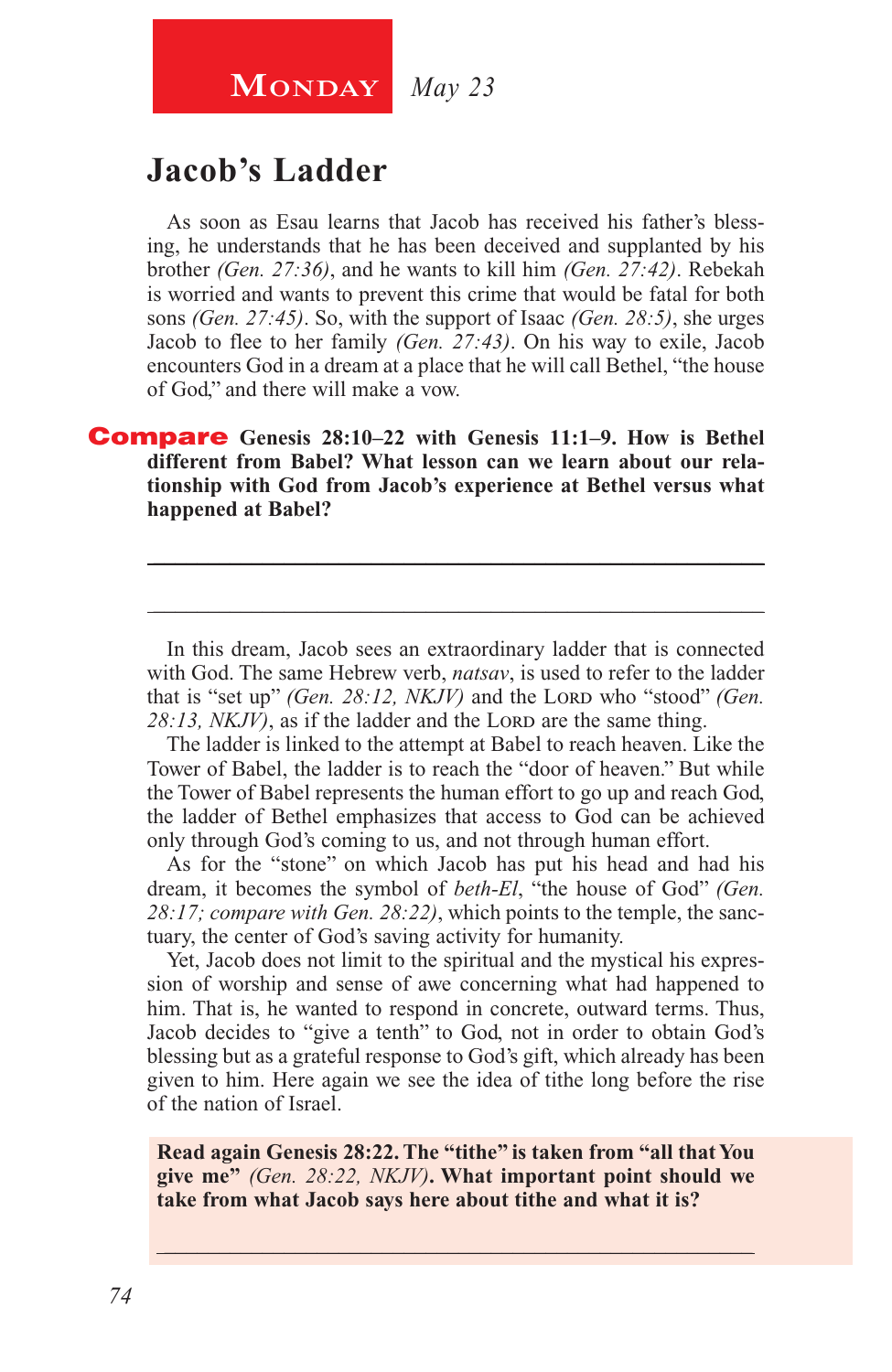#### **Tuesday** *May 24*

### **The Deceiver Deceived**

Read **Genesis 29:1–30. How and why does God allow for Laban's deception? What lessons did Jacob learn?**

The first thing that Jacob sees when he arrives at the place of destination is a stone, perhaps a hint referring back to the stone of Bethel, which signified God's presence *(Gen. 28:18, 19)*. It is this stone that will, after all, give Jacob the opportunity to interact with Rachel. When Jacob hears from the standing shepherds that Rachel is coming with her sheep to water her flock, he urges the shepherds to roll away the stone. They refuse, which gives Jacob the opportunity to do it alone, and to introduce himself to Rachel *(Gen. 29:11)*.

\_\_\_\_\_\_\_\_\_\_\_\_\_\_\_\_\_\_\_\_\_\_\_\_\_\_\_\_\_\_\_\_\_\_\_\_\_\_\_\_\_\_\_\_\_\_\_\_\_\_\_\_\_\_\_\_

\_\_\_\_\_\_\_\_\_\_\_\_\_\_\_\_\_\_\_\_\_\_\_\_\_\_\_\_\_\_\_\_\_\_\_\_\_\_\_\_\_\_\_\_\_\_\_\_\_\_\_\_\_\_\_\_

Rachel responds by running to her family. This first contact between Jacob and Rachel was productive: "Jacob loved Rachel" *(Gen. 29:18)*, so much that the seven years he worked for Laban in exchange for Rachel were like "a few days" *(Gen. 29:20)*.

However, after these seven years, Jacob is deceived. On the night of the wedding, it is Leah, the elder sister, and not Rachel, whom Jacob discovers in his bed. Taking advantage of the confusion of the feast and of Jacob's intense emotion and vulnerability, Laban had managed this trick. Interestingly, Jacob uses the same root word for "deceive" *(Gen. 29:25, NKJV)* that Isaac had used to characterize Jacob's behavior toward his father and his brother *(Gen. 27:35)*.

Note that the same thinking also is implied in the *lex talionis* (law of retaliation), "eye for eye, tooth for tooth" *(Exod. 21:24; compare with Gen. 9:6)*, which forces the culprit to identify with his or her victim in that the culprit faces what the victim did. In a similar way, then, what Jacob had done to someone else had now been done to him.

Jacob understands now what it means to be the victim of deception. Ironically, God teaches Jacob about his own deception through Laban's deception. Although Jacob as "deceiver" *(Gen. 27:12)* knows well what deception means, he is surprised when he is the victim of deception. Thus, he asks the question, " 'Why . . . have you deceived me?' " *(Gen. 29:25, NKJV)*, which shows that he knows deception is wrong.

**Though Jacob was the deceiver, he himself was the deceived. How can we learn to trust God when we don't see "justice" being done, when we see people who do evil get away with it, or when we see the innocent suffer?**

 $\_$  , and the set of the set of the set of the set of the set of the set of the set of the set of the set of the set of the set of the set of the set of the set of the set of the set of the set of the set of the set of th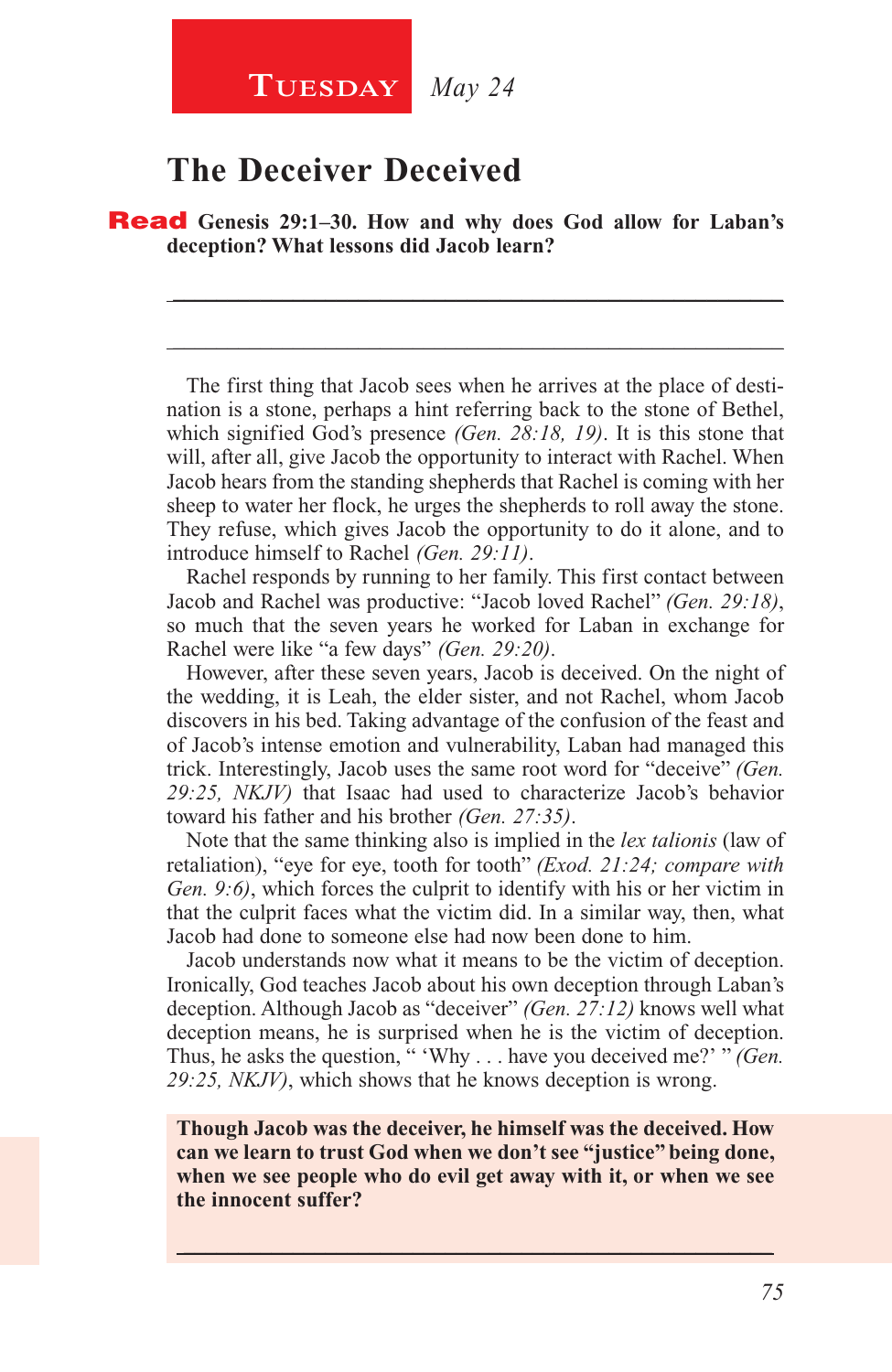**WEDNESDAY** May 25

# **The Blessing of the Family**

For Jacob, the last seven years of exile are a burden, and yet, these also are the most fruitful years. In them, Jacob will father 11 of the 12 children who will become the ancestors of God's people.

This section constitutes the center of Jacob's story *(Gen. 25:19– 35:26)*, and it begins and ends with the key phrase God "opened her womb," referring to Leah *(Gen. 29:31)* and to Rachel *(Gen. 30:22)*. Each time, this statement is followed by births; the evidence is that these births are the result of God's miraculous action.

#### Read **Genesis 29:31–30:22. How are we, today, to understand the meaning of what takes place here?**

God opened Leah's womb, and she had a son Reuben, whose name contains the verb *ra'ah*, which means to "see." Because God "saw" that she was unloved by Jacob *(Gen. 29:31)*, this child was compensation for her in her pain and suffering.

\_\_\_\_\_\_\_\_\_\_\_\_\_\_\_\_\_\_\_\_\_\_\_\_\_\_\_\_\_\_\_\_\_\_\_\_\_\_\_\_\_\_\_\_\_\_\_\_\_\_\_\_\_\_\_\_

\_\_\_\_\_\_\_\_\_\_\_\_\_\_\_\_\_\_\_\_\_\_\_\_\_\_\_\_\_\_\_\_\_\_\_\_\_\_\_\_\_\_\_\_\_\_\_\_\_\_\_\_\_\_\_\_

In addition, she gives the name of Simeon, which contains the verb *shama'*, "heard," to her second son, because God had "heard" (*shama'*) the depth and the humiliation of her pain and, thus, had pity on her just as He had heard Hagar's affliction *(Gen. 29:33)*.

Leah's son "Simeon" also will resonate with the name of Hagar's son "Ishmael," which means "God will hear" *(see Gen. 16:11)*. When Leah gives birth to her last son, she calls him Judah, which means "praise." Leah does not refer to her pain or even her blessing anymore. She just focuses on God and praises Him for His grace.

Strangely, it is only when Leah cannot give birth again that God "remembers" Rachel and opens Rachel's womb *(Gen. 30:22)*. Rachel, the loved wife, had to wait seven years after her marriage, and 14 years after her betrothal with Jacob, to have her first son *(Gen. 29:18, 27; compare with Gen. 30:25)*. She gave him the name of "Joseph" to signify that God had " 'taken away [*'asaf*] my reproach' " and " 'shall add [*yasaf*] to me another son' " *(Gen. 30:23, 24, NKJV)*. However wrong some of these situations were, God was still able to use them, even if He didn't condone them, in order to create a nation from the seed of Abraham.

**In what ways does this story reveal that God's purposes will be fulfilled in heaven and on earth, despite human foibles and errors?**

\_\_\_\_\_\_\_\_\_\_\_\_\_\_\_\_\_\_\_\_\_\_\_\_\_\_\_\_\_\_\_\_\_\_\_\_\_\_\_\_\_\_\_\_\_\_\_\_\_\_\_\_\_\_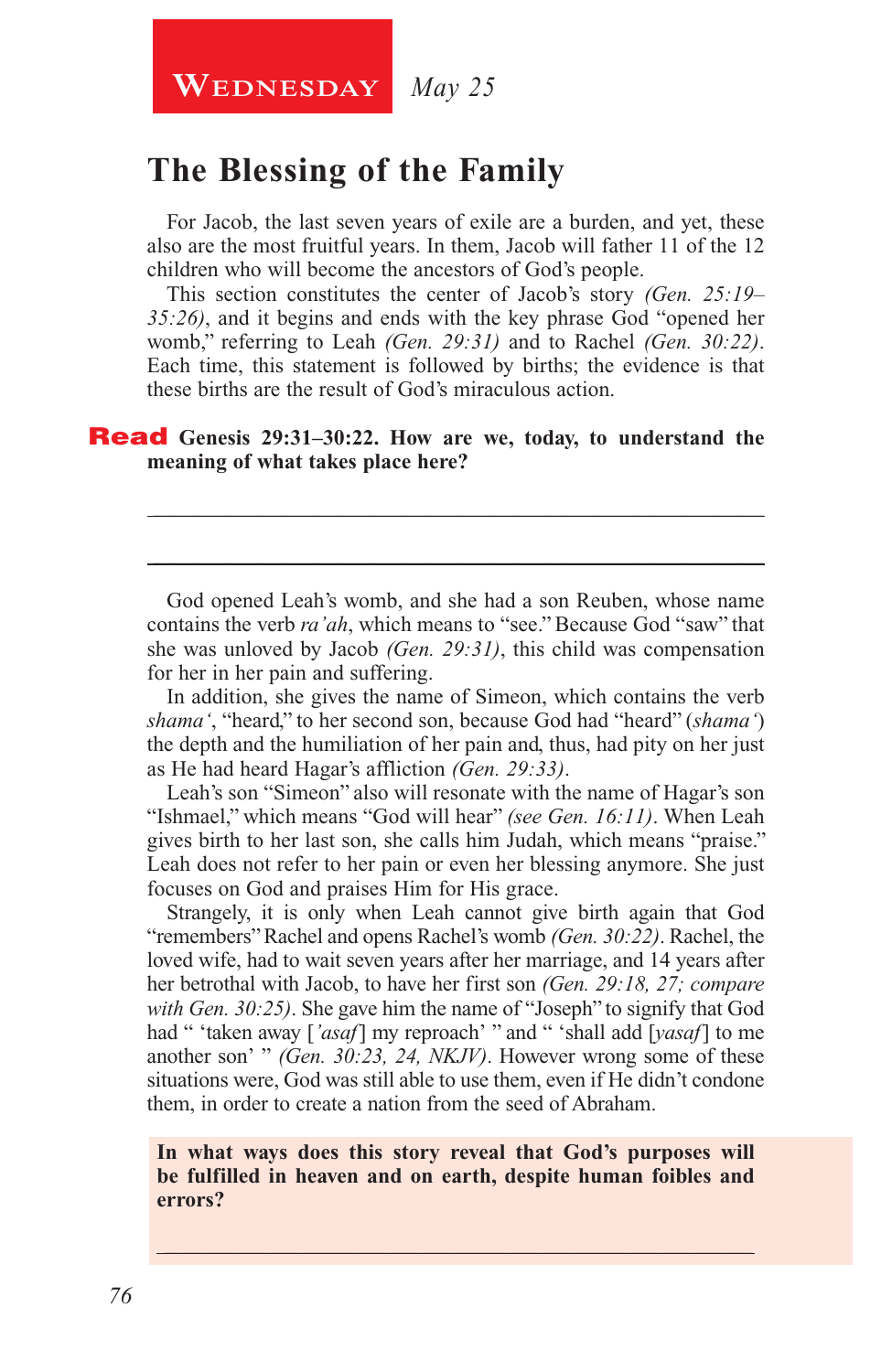#### **Thursday** *May 26*

#### **Jacob Leaves**

In this story, Jacob—who deceived his father and his brother to acquire the family birthright, and who stole the blessing that Isaac designed to give to his elder son—nevertheless remained passive toward Laban and served him faithfully. Jacob knows well that he has been deceived by his father-in-law, and yet, he let it go. It is difficult to understand Jacob's passivity considering his temperament. Jacob could have revolted, or at least resisted Laban or bargained with him. But he didn't. He just did what Laban asked, no matter how unfair it all was.

Nevertheless, at the birth of Rachel's first son, Joseph, Jacob finally reached the fourteenth year of his "service" to Laban *(Gen. 30:26)*, and now considers leaving Laban in order to return to the Promised Land. But Jacob is concerned about providing for his " 'own house' " *(Gen. 30:30)*.

\_\_\_\_\_\_\_\_\_\_\_\_\_\_\_\_\_\_\_\_\_\_\_\_\_\_\_\_\_\_\_\_\_\_\_\_\_\_\_\_\_\_\_\_\_\_\_\_\_\_\_\_\_\_\_\_

\_\_\_\_\_\_\_\_\_\_\_\_\_\_\_\_\_\_\_\_\_\_\_\_\_\_\_\_\_\_\_\_\_\_\_\_\_\_\_\_\_\_\_\_\_\_\_\_\_\_\_\_\_\_\_\_

\_\_\_\_\_\_\_\_\_\_\_\_\_\_\_\_\_\_\_\_\_\_\_\_\_\_\_\_\_\_\_\_\_\_\_\_\_\_\_\_\_\_\_\_\_\_\_\_\_\_\_\_\_\_\_\_

#### Read **Genesis 30:25–32. What is happening here, and what kind of reasoning does Jacob use? What is Laban's response?**

It had been a very long detour for Jacob, who had long been gone from home. It probably had not been his original intention to stay away from his country for so long, but events kept him away for years. It's now time to return home, and what a family he will return with too!

Meanwhile, Jacob's unnatural compliance suggests that Jacob has perhaps changed; he has understood the lesson of faith. That is, Jacob waits for God's signal to go. It is only when God speaks to him that Jacob decides to move.

God reveals Himself to Jacob as " 'the God of Bethel' " and commands Jacob to leave Laban's house and return to " 'your family' " *(Gen. 31:13, NKJV)* with the same words that God used to call Abram to leave " 'from your family' " *(Gen. 12:1, NKJV)*.

What helped him see that it was time to go, too, was the attitude of Laban's sons and Laban himself *(see Gen. 31:1, 2)*. "Jacob would have left his crafty kinsman long before but for the fear of encountering Esau. Now he felt that he was in danger from the sons of Laban, who, looking upon his wealth as their own, might endeavor to secure it by violence."—Ellen G. White, *Patriarchs and Prophets*, p. 193.

Hence, he took his family and possessions and left, thus beginning another phase in the great saga of God's covenant people.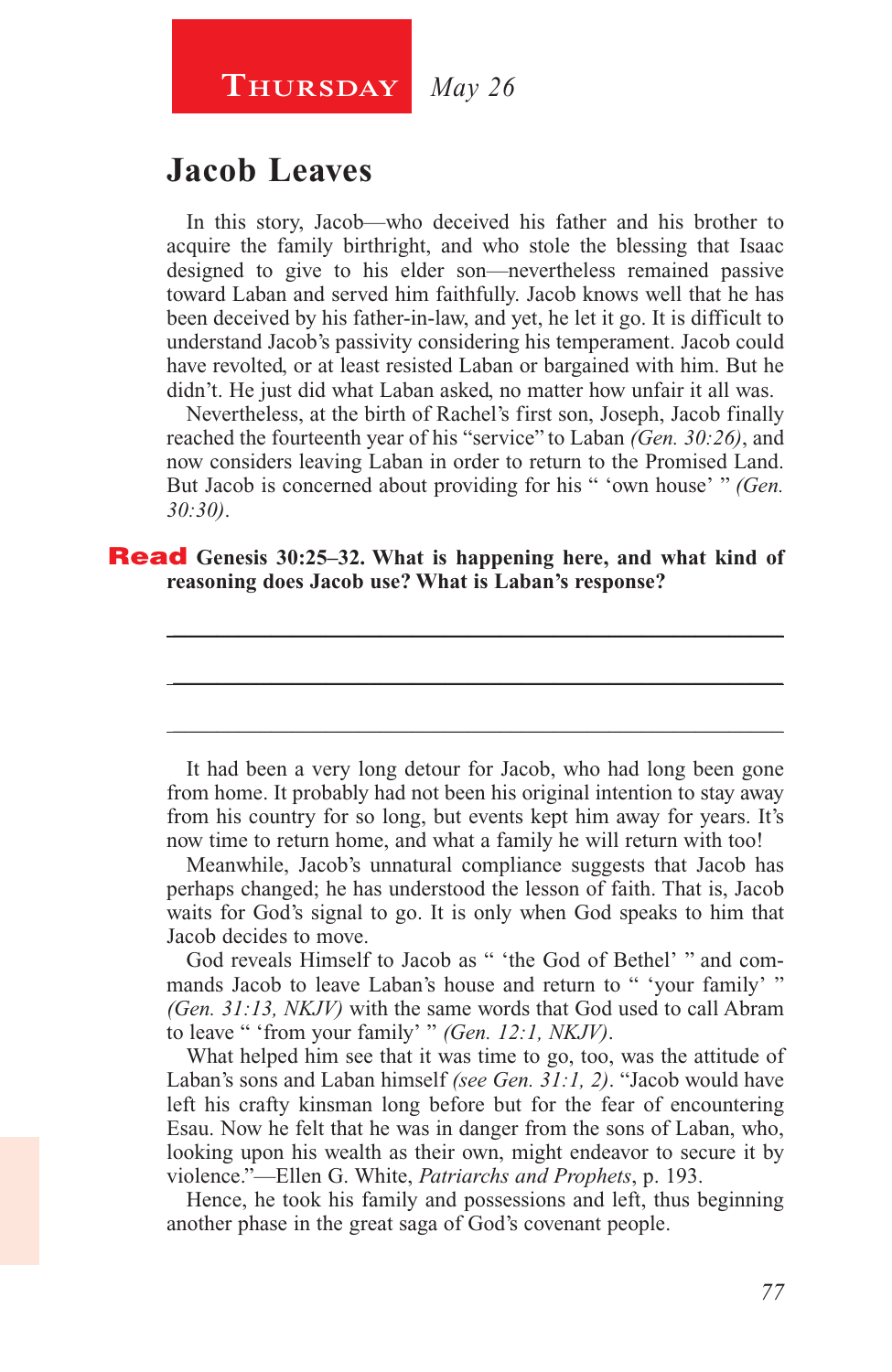# **FRIDAY** *May 27*

**Further Thought:** God chose Jacob, not because he deserved it, but because of His grace. And yet, Jacob worked hard to try to deserve grace, which itself is a contradiction. If he deserved it, then it wouldn't be grace; it would be works *(see Rom. 4:1–5)*, which is contrary to the gospel. Only later did Jacob start to understand the significance of God's grace and what it meant to trust God, to live by faith, and to be completely dependent on the Lord. Jacob's experience contains an important lesson for the ambitious person: do not strive to promote yourself at the expense of others.

"Jacob thought to gain a right to the birthright through deception, but he found himself disappointed. He thought he had lost everything, his connection with God, his home, and all, and there he was a disappointed fugitive. But what did God do? He looked upon him in his hopeless condition, He saw his disappointment, and He saw there was material there that would render back glory to God. No sooner does He see his condition than He presents the mystic ladder, which represents Jesus Christ. Here is man, who had lost all connection with God, and the God of heaven looks upon him and consents that Christ shall bridge the gulf which sin has made. We might have looked and said, I long for heaven but how can I reach it? I see no way. That is what Jacob thought, and so God shows him the vision of the ladder, and that ladder connects earth with heaven, with Jesus Christ. A man can climb it, for the base rests upon the earth and the top-most round reaches into heaven."—Ellen G. White Comments, *The SDA Bible Commentary*, vol. 1, p. 1095.

#### Discussion Questions:

 **Look at the characters of these people (Isaac, Rebekah, Jacob, Esau, Laban, Rachel, Leah) in some of these accounts of sacred history. Look at all the lies and deception involved. What does this teach us about human nature in general and God's grace?**

 **As you read the story of Jacob, what evidence can you find that over time his character was maturing and growing?**